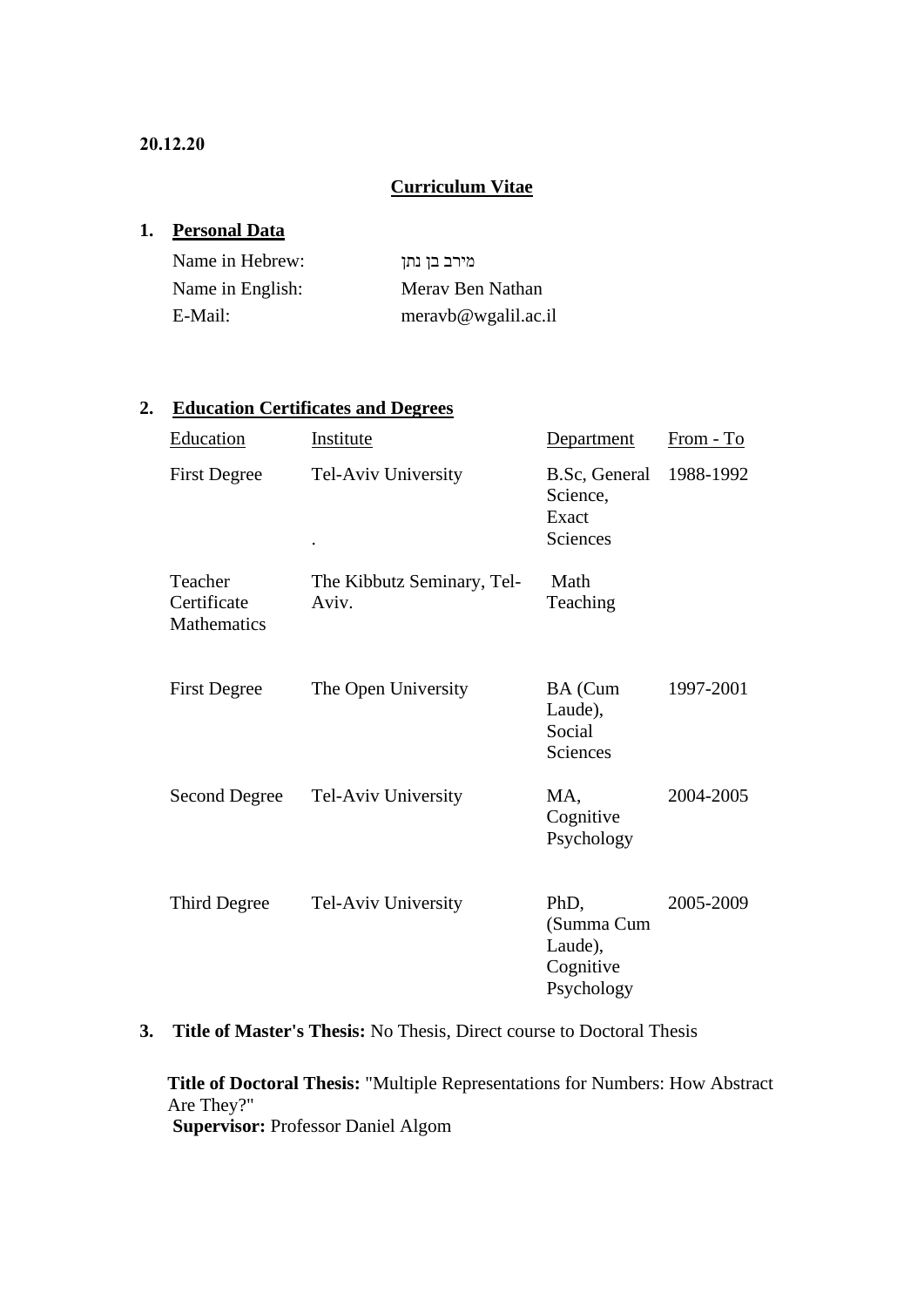### **4. Academic Ranks**

| <b>Rank</b>             | % Position | From - To       | Institute                  |
|-------------------------|------------|-----------------|----------------------------|
| <b>Faculty Lecturer</b> | 62.5%      | $2011$ -Present | Western Galilee<br>College |

# **5. Grants and Awards**

| Year      | Name of Grant/Award                                                                      |
|-----------|------------------------------------------------------------------------------------------|
| 1997-1999 | President award for exceptional students, The Open University.                           |
| 2008      | The Trozky prize for outstanding graduate students, Tel-Aviv<br>University (competitive) |

# **6. Active Participation in Conferences (Only from 2001)**

Ben Nathan, M., & Algom, D. (2007). The perceived magnitude of two-digit numbers: A functional measurement analysis. Workshop on Functional Measurement. Padova, Italy.

Ben Nathan, M. (2007). Possible confounding in studies of the SNARC effect. Workshop on number, space, and action. Aachen, Germany.

Ben Nathan, M., & Algom, D. (2008). Do Arabic numbers and number words differ in tasks of magnitude? Annual conference of the International Society for Psychophysics. Toronto, Canada.

Ben Nathan, M. (2013). The development of numerical understanding, The Beer Sheva International meeting on numerical cognition..

Ben Nathan, M., Salti, M., & Algom, D. (2015). Perception of Multidigit Numbers. Workshop on Functional Measurement. Akko, Israel.

Ben Nathan, M., Salti, M., & Algom, D. (2019). The Many Faces of Music: Attending to Music and Delight in the Same Music are Governed by Different Rules of Processing. The 6th Israeli Conference on Cognition Research. Akko, Israel.

Ben Nathan, M. (2019). The Human use of Musical information: Sensory vs. Hedonics. The Brain Music Cognition (BMC) 2019 Conference. Jerusalem, Israel.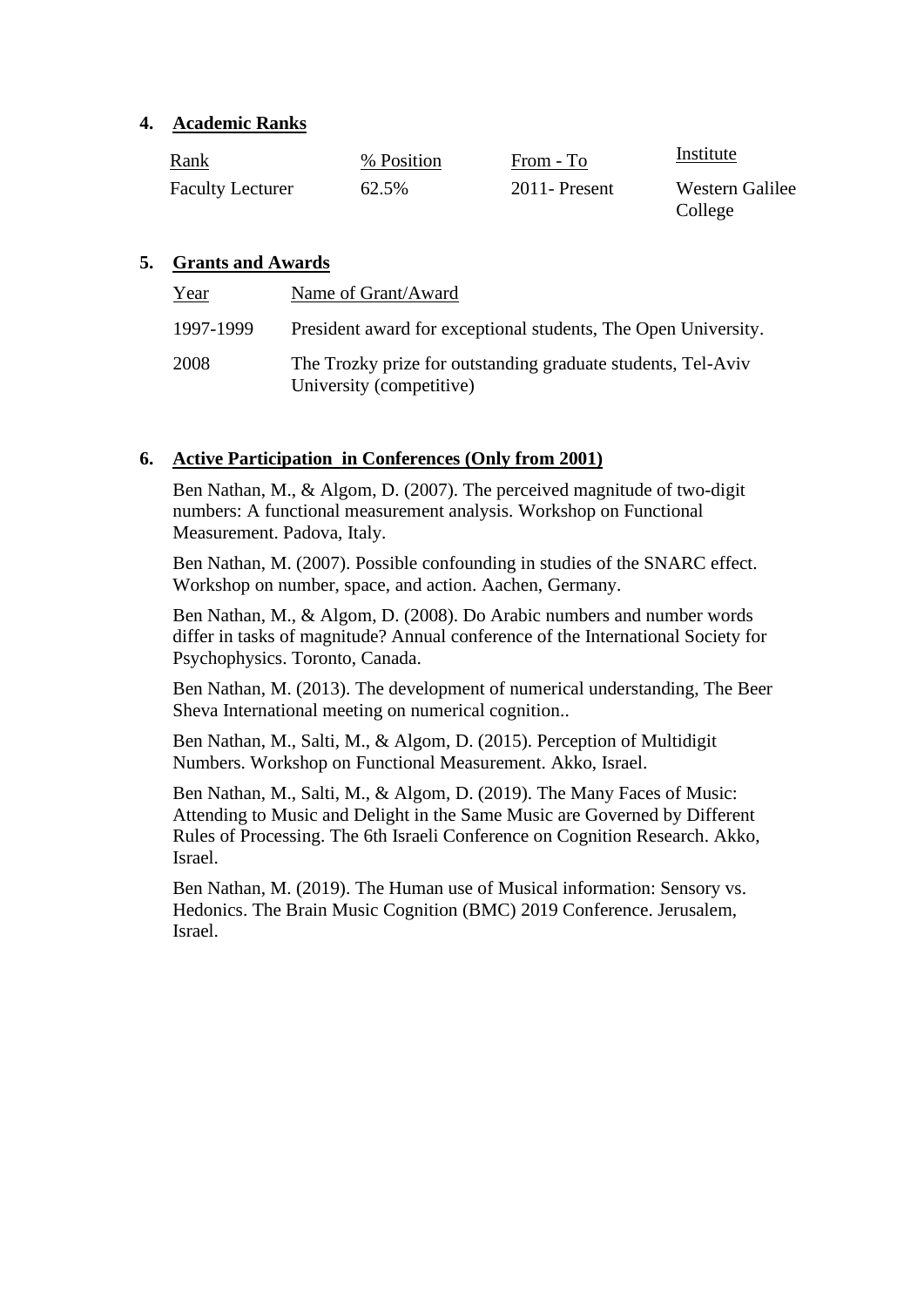# **7. Positions Held**

| From-To      | Institute                                                             | Position                                                                         | % Position  |
|--------------|-----------------------------------------------------------------------|----------------------------------------------------------------------------------|-------------|
| 2011-Present | Western Galilee College                                               | Lecturer                                                                         | 62.5-108.3% |
| 2005-2009    | Department of Psychology,<br>Tel-Aviv University.                     | Research assistant in<br><b>Cognitive Psychology</b><br>Professor Daniel Algom's |             |
|              |                                                                       | Laboratory                                                                       |             |
| 2002-2003    | Departement of Pschology,                                             | Research assistant in<br><b>Cognitive Psychology</b><br>(Attention Impairments)  |             |
|              |                                                                       | Professor Jehosuah Tsal<br>and Dr. Lilach                                        |             |
|              |                                                                       | <b>Shalev's Laboratory</b>                                                       |             |
| 2001-2002    | Department of Sciences                                                | Developer                                                                        |             |
|              | Education, Weitzman<br>Institute, Rehovot                             | MathematicsAdvanced<br>Teaching                                                  |             |
| 1999-2002    | Nature, Society, and                                                  | <b>Teacher of Mathematics</b>                                                    |             |
|              | Environmental High                                                    |                                                                                  |             |
|              | School, Tel Aviv                                                      |                                                                                  |             |
| 1993-1996    | Nature, Society, and<br>Environmental High School,<br><b>Tel Aviv</b> | <b>Teacher of Mathematics</b>                                                    |             |
| 1994-1996    | Weitzman Institute,                                                   | Research associate,                                                              |             |
|              | Rehovot                                                               | Project for distinguished                                                        |             |
|              |                                                                       | teachers of Mathematics<br>Professor Ruhama Even,                                |             |
|              |                                                                       |                                                                                  |             |
| 1992-1995    | Kidum School, Tel-Aviv                                                | Mathematics, teaching<br>supervisor                                              |             |
| 1989-1992    | Tel-Aviv High school,<br><b>Tel Aviv</b>                              | <b>Teacher of Mathematics</b>                                                    |             |
| 1989-1988    | <b>ORT-</b> Industrial High<br>School, Holon                          | <b>Teacher of Mathematics</b>                                                    |             |

#### **8. Scientific Areas of Specialization**

Cognitive Psychology- Numerical Cognition, Music Perception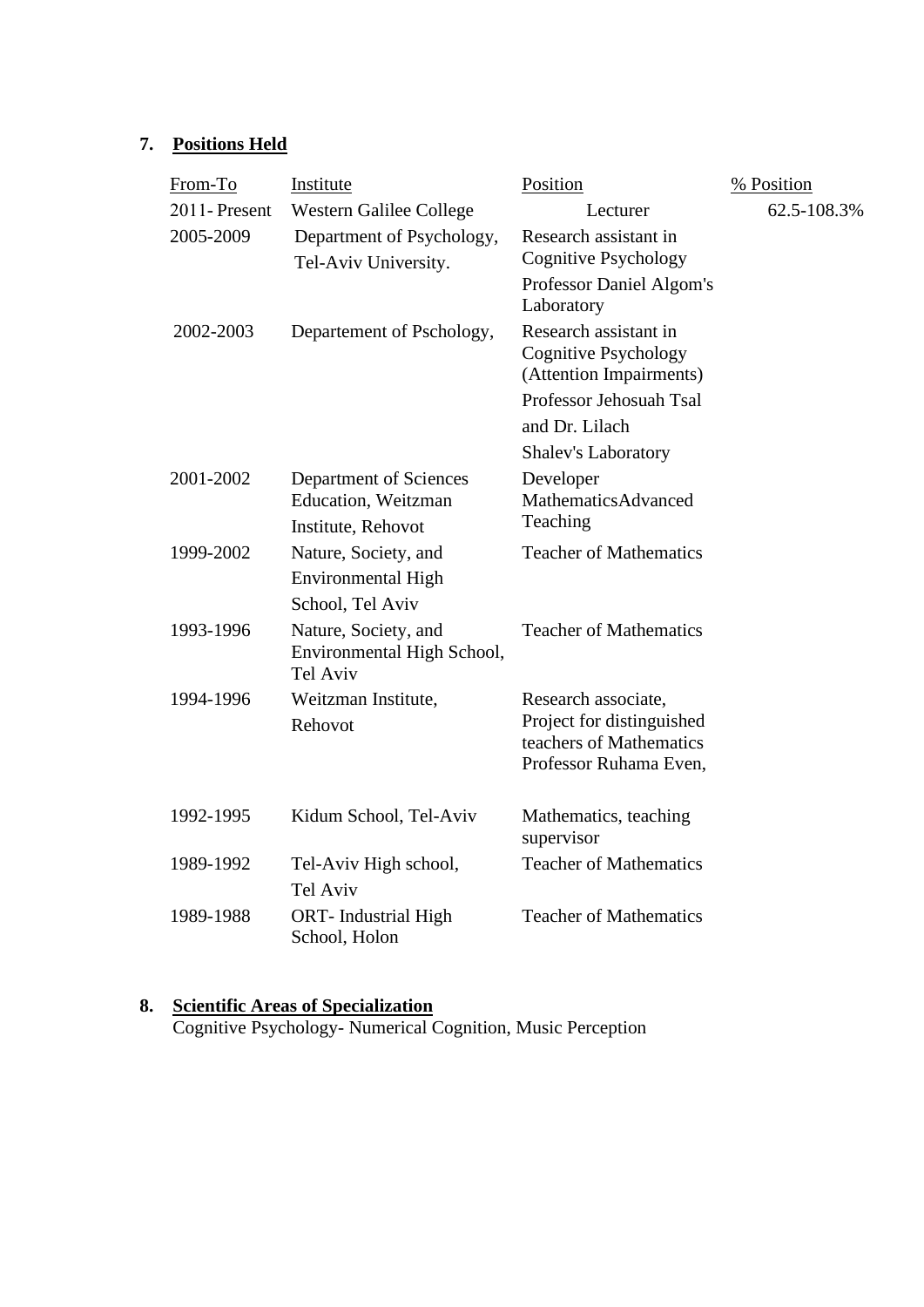# **9. Academic Profile**

My research concerns quantitative measures of elementary cognitive processes. In particular, they include applications to numerical perception. Thus, in three studies (Theorie & Modelie, Psychological Bulletin & Review, Aachen Conference) I investigated basic phenomena of numerical cognition, including the SNARC effect, the construction of Two-digit numbers, and the roll of space in processing.

More recently I apply advanced mathematical models in the quest to better understand substantive domains, in particular music. The models include Functional Measurement of Norman Anderson, The Garner Speeded Classification Paradigm and System Factorial Methodology of James Townsend. This work has produced three reports (Acta Psychologica, the Akko Conference on Cognition, The Jerusalem Conference on Brain and Music). Much work on the psychology of music is in progress. My main discovery is that people perceive melodies differently as a sensory stimulus and as an affective stimulus with hedonic value.

Returning to methodology, I gave major addresses on Functional Measurement in an important international meeting over the years (Padova Conference, Akko – The international society on Functional Measurement).

My plans are to continue developing these directions on methodology and music perception.